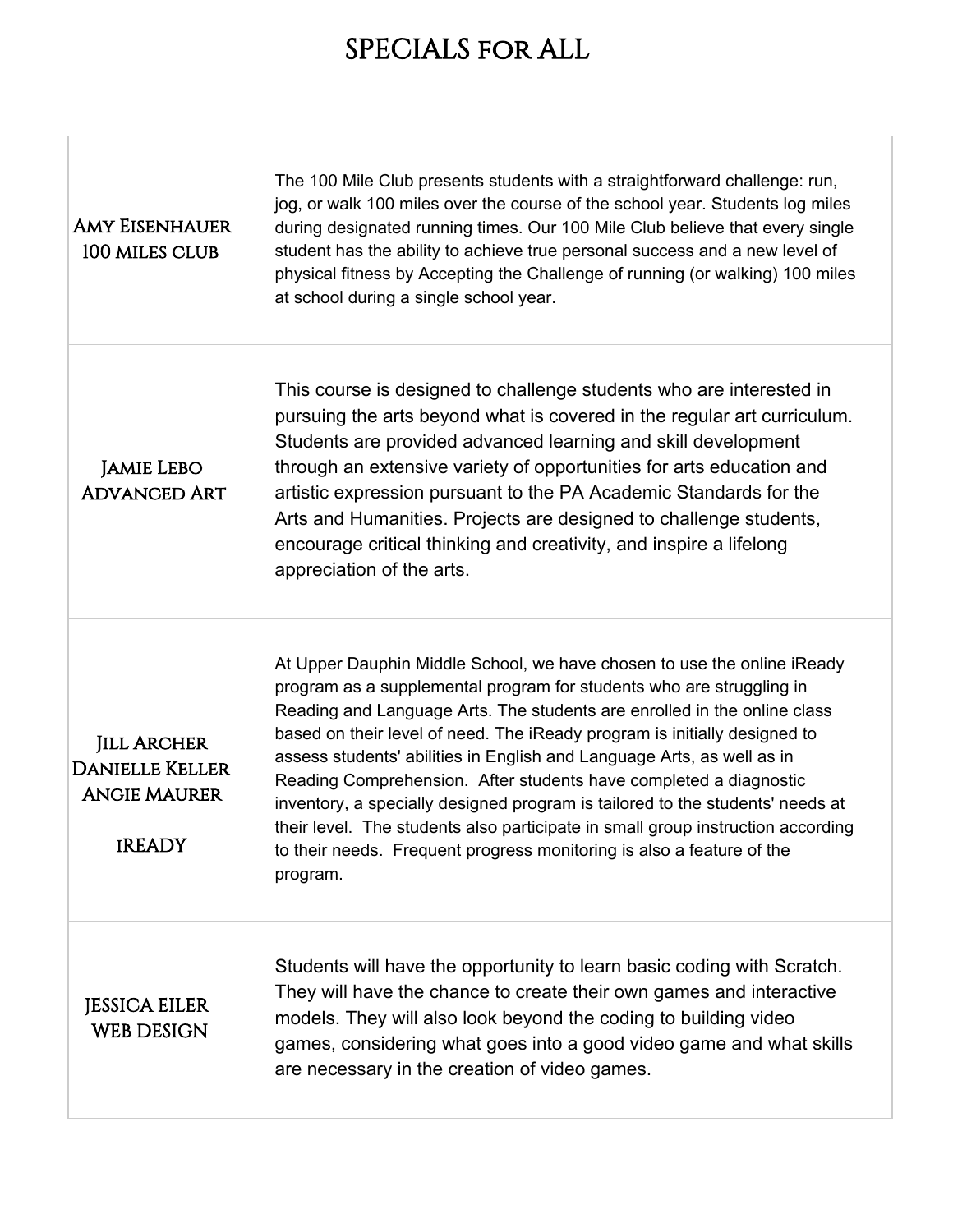## SPECIALS for ALL

| <b>HEIDE BOHN</b><br><b>INSTRUMENTAL</b><br><b>MUSIC</b>                | Instrumental music is band rehearsals and small group lessons for<br>students in grades 5 through 8 who play a band instrument or wish to<br>play an instrument. In small group lessons the students learn to play<br>their instrument and learn and develop their musical skills, techniques<br>and concepts using a method book and through at home practice. The<br>band rehearsal involves all of the students playing together using the<br>techniques and concepts that were learned in the small group lessons.<br>Rehearsals are also used to get ready for the 2 annual concerts -<br>Christmas and Spring. Homework is to practice at home at least 10<br>minutes a day. Assessment is through the small group lessons. Each<br>lesson is graded. The two middle school bands are the 5th and 6th<br>grade band and the 7th and 8th grade band. |
|-------------------------------------------------------------------------|-----------------------------------------------------------------------------------------------------------------------------------------------------------------------------------------------------------------------------------------------------------------------------------------------------------------------------------------------------------------------------------------------------------------------------------------------------------------------------------------------------------------------------------------------------------------------------------------------------------------------------------------------------------------------------------------------------------------------------------------------------------------------------------------------------------------------------------------------------------|
| <b>AMY</b><br><b>EISENHAUER</b><br><b>KERRY PECK</b><br><b>HEALTH</b>   | The core expectation of the middle school health education program is<br>to promote awareness of physical, mental, emotional and social<br>development. This course is designed to assist each students in<br>developing and maintaining a lifestyle that motivates students to<br>improve and maintain their health, prevent disease, and reduce risky<br>behaviors. A planned health education curriculum addresses all<br>dimensions of health in a way that results in students who possess the<br>knowledge and skills to live a healthy life. When children are healthy,<br>they can learn; when they are educated, they can stay healthy.                                                                                                                                                                                                          |
| <b>AMY</b><br><b>EISENHAUER</b><br><b>KERRY PECK</b><br><b>WELLNESS</b> | This course provides students with the opportunity to learn a variety of<br>sports and sport related movements. Students will participate in a<br>comprehensive physical education program consisting of skill<br>development, lead up games, team sports, and physical fitness<br>activities. Students become aware of the social benefits of physical<br>activity through participation. Our mission is to empower all students<br>to sustain regular, lifelong physical activity as a foundation for a<br>healthy, productive and fulfilling life and help to promote the spirit of<br>cooperation, leadership, fair play, and friendly competition.                                                                                                                                                                                                   |